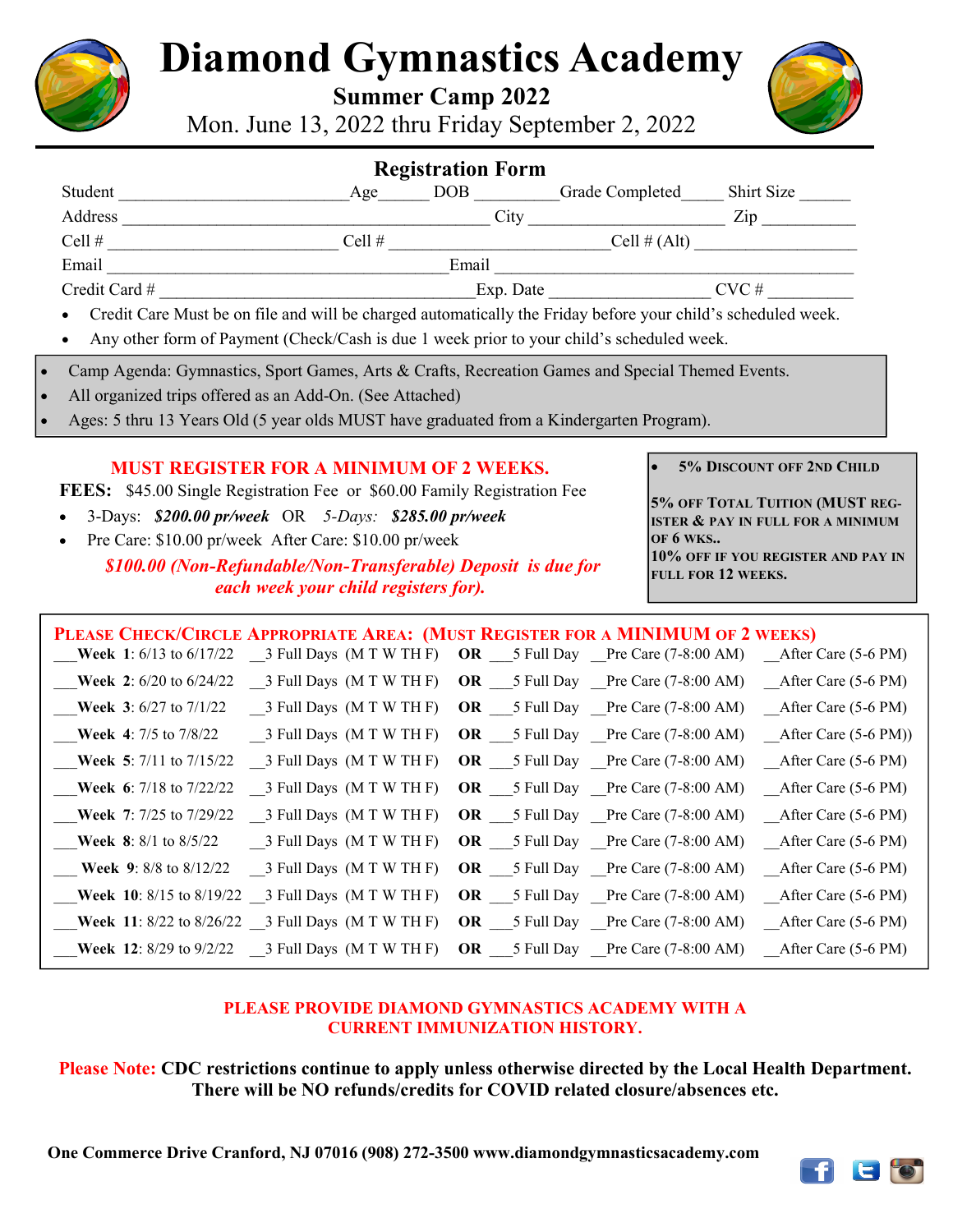# **Diamond Gymnastics Academy**:Summer Camp

One Commerce Drive Cranford, NJ 07016 www.diamondgymnasticsacademy.com

## *Summer Care Policies & Procedures*

Welcome to Diamond Gymnastics Academy. We are planning an exciting summer filled with arts and crafts, recreational indoor and outdoor sports and gym time. **Please Note: CDC restrictions continue to apply unless otherwise directed by the Local Health Department.** 

#### *Please Note the Following Procedures for Diamond Gymnastics Camp.*

- 1. All Medical Information and Parent Permission slips MUST be filled out and completed 1 week PRIOR to your child entering camp.
- 2. Any special medications or changes in pick-up or drop-off MUST be notified by phone in addition to a documented email or note.
- 3. Your child will be informed on procedures and introduction to group leaders on their first day.
- 4. Please list any activity that your child cannot participate in due to medical restrictions Only. Note this information on the medical record form.
- **5. Parents MUST sign-in upon arrival. And sign-out upon departure.**
- 6. Any Emergencies during camp hours please call (908) 272-3500.
- 7. Discovery Child Care Center Inc., is not responsible for any jewelry, electronic games and/or any other home items left behind.
- 8. \$100.00 non-Refundable/non-transferable deposit for **EACH** week your child is enrolled. Due upon Registering. Balances are DUE and charged in full the Friday before your scheduled week. DECLINED CARDS/RETURNED CHECKS WILL BE ASSESSED A \$35.00 Late fee.

## **SUMMER CAMP POLICIES & PROCEDURES:**

- Campers are dropped off as early at 8:00 AM at Diamond Gymnastics Academy. Pre Care Available (7:00 AM to 8:00 AM) Extra Fee of \$10.00 pr/week.
- Activities begin at 9:00 AM (Please bring campers on time). Campers that attend after 9:00 AM must be approved in advance by director and front office.
- Students will be grouped together according to their age. Min Age: 5 (Must have graduated from a school Kindergarten program. Max Age: 13 (8th Grade).
- Snack will begin at 10:15 PM and then again at 3:00 PM. (please provide your child with two snack in a thermal bag with your child's name on it).
- Lunch will begin at 12:30 PM either at Diamond. (please provide your child with lunch in a thermal bag w/ice pack with their name on it). There will be NO refrigeration available. *Lunch is available for purchase every Friday with juice/water (Please see attached order form). Please Note: DGA is a NUT FREE Facility.*
- Campers will be transported to Unami Park/HAS Park, Hyatt Hills and/or Linden Lanes, via our licensed Discovery Inc., School Bus.
- Enrolled Full Day Campers MUST go on trips (no students will be left behind).
- Campers will participate in the sport of gymnastics as a part of this camp as well as other recreational activities and have exposure to gymnastics equipment with appropriate supervision.
- Campers may be picked up as late as 5:00 PM at Discovery *(After Care Available 5:00 to 6:00 PM) Extra Fee of \$10.00 pr/week.*

All enrollment and medical forms **MUST** be completed and returned 1 week PRIOR to your child's start date. Your child will NOT be allowed to participate unless the medical forms are completely filled out. If you have any questions please call our office at (908) 272-3500.

I have read the enrollment policies, payment and make-up procedures and all other policies and agree to follow them and ensure that my child adheres to same. I further understand the potential risk inherent, in my child's participation in the program and hereby release Discovery Child Care Center Inc., t/a Diamond Gymnastics Academy, Discovery Child Care Center & Cranford After Care staff, officers and affiliates from any liabilities in the event of any injury.

Parent/Guardian Signature **Date: Date: Date: Date: Date: Date: Date: Date: Date: Date: Date: Date: Date: Date: Date: Date: Date: Date: Date: Date: Date: Date: Date: Date: Dat**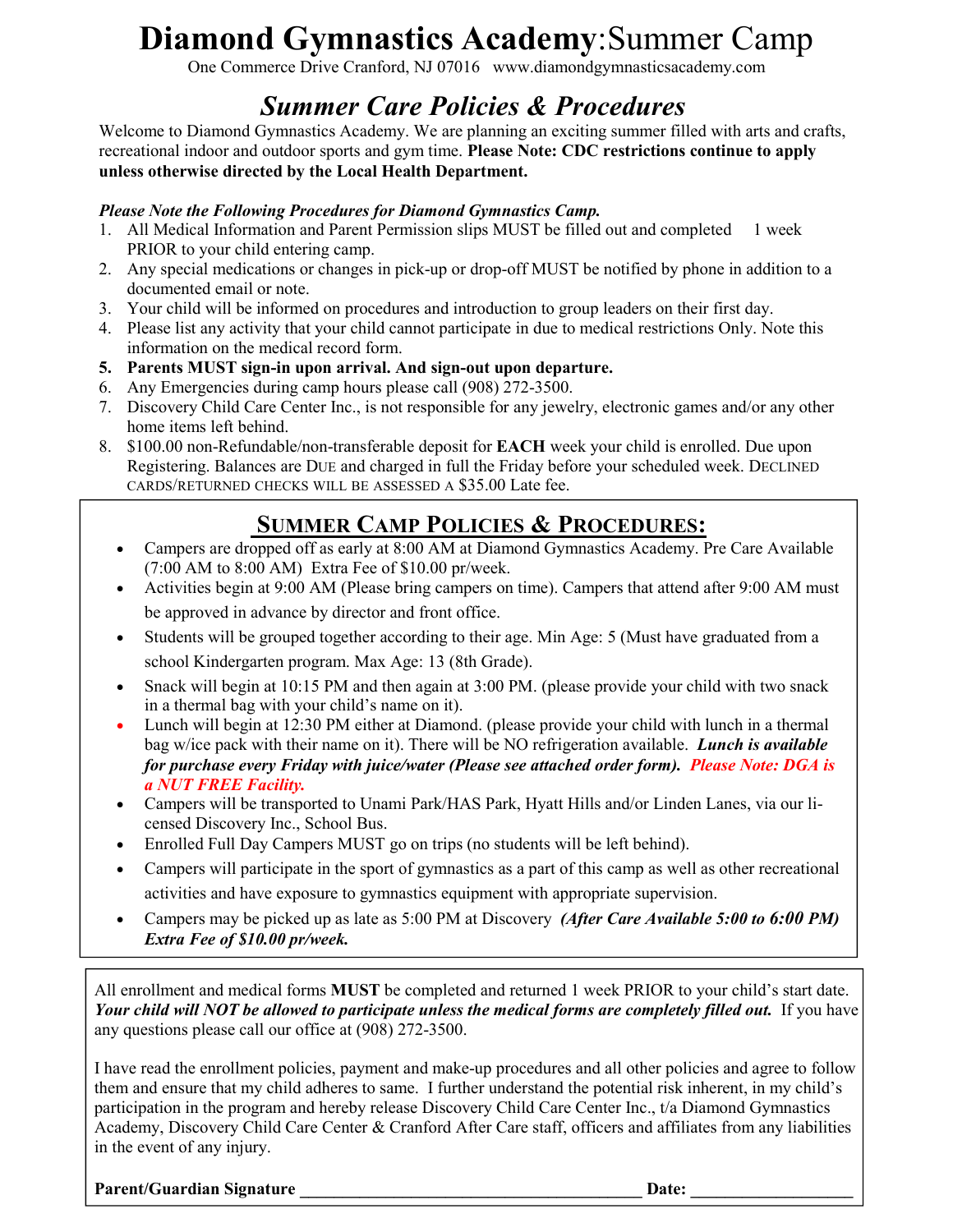# Diamond Gymnastics Academy

**Emergency/Health History/Medical Information**

|                                                                                                                                                                       |              | DOB Child's Age                                                                                                                                                                                                              |
|-----------------------------------------------------------------------------------------------------------------------------------------------------------------------|--------------|------------------------------------------------------------------------------------------------------------------------------------------------------------------------------------------------------------------------------|
|                                                                                                                                                                       |              |                                                                                                                                                                                                                              |
| Mother's/Guardian's Name: ______________________________Cell #: _________________                                                                                     |              |                                                                                                                                                                                                                              |
|                                                                                                                                                                       |              |                                                                                                                                                                                                                              |
| $Work # \_\_\_\_\_$ Mom's Email Hours at Work $\_\_\_\_\_\_\_\_$                                                                                                      |              |                                                                                                                                                                                                                              |
|                                                                                                                                                                       |              |                                                                                                                                                                                                                              |
|                                                                                                                                                                       |              |                                                                                                                                                                                                                              |
| $Work # \_\_$                                                                                                                                                         |              |                                                                                                                                                                                                                              |
| In case of an emergency: Give names of persons who can be called if we cannot reach parents<br>(Please notify your emergency contacts before documenting below)<br>1. |              | Name: $\qquad \qquad \qquad \qquad \qquad \qquad \text{Cell } \# \qquad \qquad \qquad$                                                                                                                                       |
|                                                                                                                                                                       |              |                                                                                                                                                                                                                              |
| 2.                                                                                                                                                                    |              | Name: $\_\_\_\_\_\_$ Cell # $\_\_\_\_\_\_\_\_\_$                                                                                                                                                                             |
|                                                                                                                                                                       |              | Address: Relationship                                                                                                                                                                                                        |
|                                                                                                                                                                       |              | Is there a physical or emotional problem which might interfere with your child's adjustment to this pro-<br>and the control of the control of the control of the control of the control of the control of the control of the |
|                                                                                                                                                                       |              | Please List any Allergies                                                                                                                                                                                                    |
| Please List any Food Allergies                                                                                                                                        |              |                                                                                                                                                                                                                              |
|                                                                                                                                                                       |              | Is your child limited to any physical activities that our Summer Camp provides                                                                                                                                               |
| best interest at all times: Please complete and sign:<br>I hereby Authorize:                                                                                          |              | <b>Pick Up Authorizations:</b> The following authorizations are necessary for staff to act in your child's                                                                                                                   |
|                                                                                                                                                                       |              |                                                                                                                                                                                                                              |
|                                                                                                                                                                       |              |                                                                                                                                                                                                                              |
|                                                                                                                                                                       |              | Alt. Phone                                                                                                                                                                                                                   |
| 2. Name:                                                                                                                                                              | Relationship |                                                                                                                                                                                                                              |

*To pick up my child from the center. If these instructions should change, I will let you know in advance and in writing. (Please note any special instructions and the names of persons not authorized to remove your child from the gym).* 

Address: \_\_\_\_\_\_\_\_\_\_\_\_\_\_\_\_\_\_\_\_\_\_\_\_\_\_\_\_\_\_\_\_\_\_\_\_\_\_\_\_\_\_\_\_\_\_\_\_\_\_\_\_\_\_\_\_\_\_\_\_\_\_\_\_\_\_\_\_\_ Cell Phone: \_\_\_\_\_\_\_\_\_\_\_\_\_\_\_\_\_\_\_\_\_\_\_\_\_\_\_\_\_\_\_Alt. Phone \_\_\_\_\_\_\_\_\_\_\_\_\_\_\_\_\_\_\_\_\_\_\_\_\_\_\_

#### **Diamond Gymnastics Camp RELEASE FORM: Hyatt Hills, Cranford Theater and Cranford Unami Park/Hillside Ave School park. (**Field trips are subject to change).

\_\_\_ I DO give my permission to have my child transported via Discovery School Bus to the above Activities and/or any additional activities we may have during the summer.

Signature of Parent/Guardian **Date**  $\Box$ 

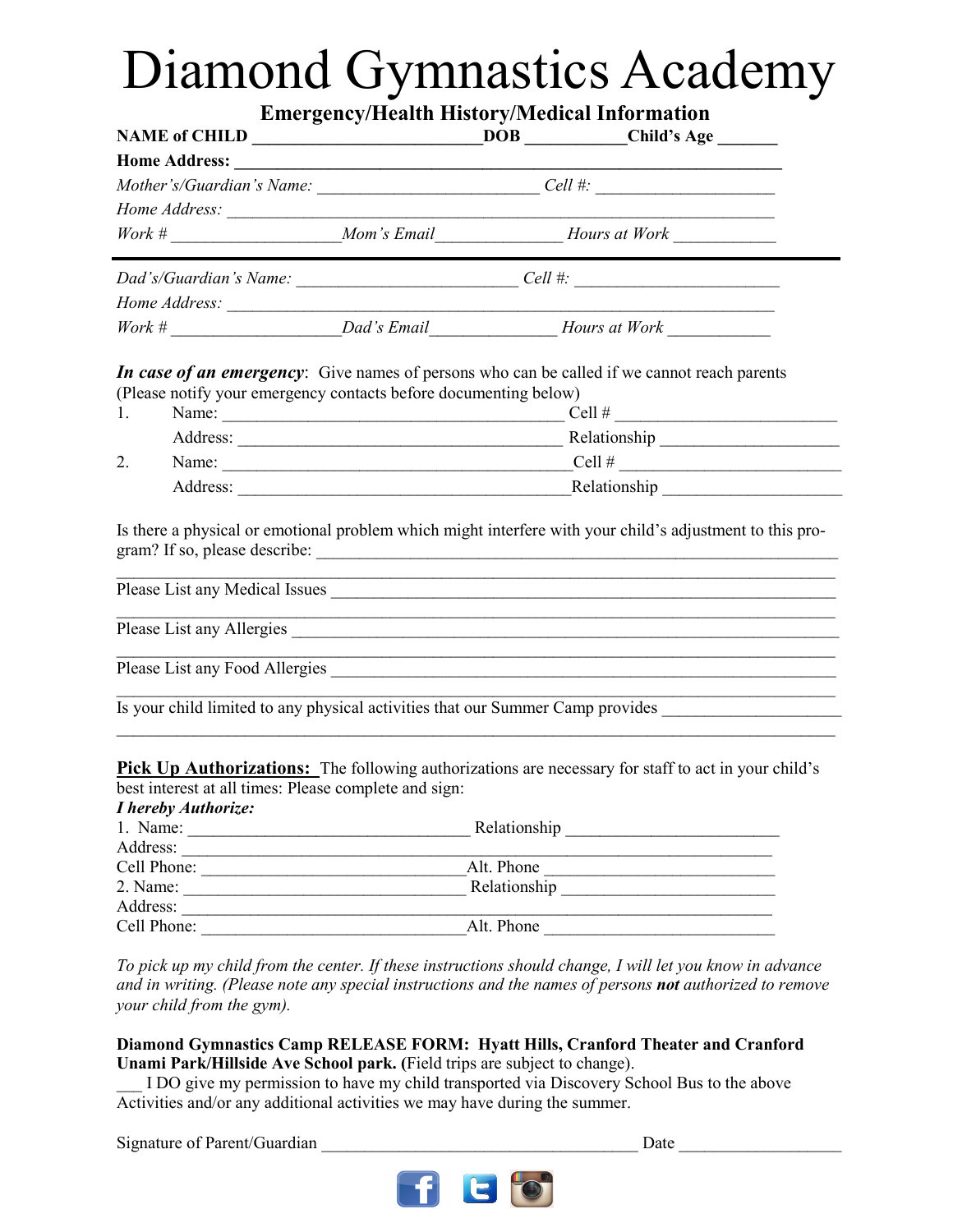

Please select which Fridays you would like to order pizza for and return this form with payment to the front office. Payments cannot be transferred to another day if your child does not attend camp the day your originally ordered pizza.

- All Meals are \$6.00 per day. Meals include pizza, snack, juice or water.
- No Minimum Orders

If you have any questions please call our front office at 908-272-3500

### **PIZZA FRIDAY: REGISTRATION FORM**

| Student(s)                                                                                |            |                                                                                                                                                                                                                                                                                                                                                    | Age               |  |
|-------------------------------------------------------------------------------------------|------------|----------------------------------------------------------------------------------------------------------------------------------------------------------------------------------------------------------------------------------------------------------------------------------------------------------------------------------------------------|-------------------|--|
| Phone $#$                                                                                 |            | Food Allergies                                                                                                                                                                                                                                                                                                                                     |                   |  |
| Please check if you would like water $(W)$ or juice $(J)$<br><b>JUNE:</b><br>JULY:        | $7/29$ W J | <b>AUGUST:</b><br>$\underbrace{0.6/17}_{0.6/24}$ W $\underbrace{J}_{J}$ $\underbrace{7/1}_{7/8}$ W $\underbrace{N}{W}$ $\underbrace{J}_{J}$ $\underbrace{8/5}_{8/12}$ W $\underbrace{J}_{N}$ $\underbrace{J}_{J}$ $\underbrace{9/2}_{W}$ W $\underbrace{J}_{J}$<br>$\frac{7}{15}$ W J $\frac{8}{19}$ W J<br>$\frac{-7}{22}$ W J $\frac{8}{26}$ W J | <b>SEPTEMBER:</b> |  |
| FEES:<br>$$6.00$ per/day<br>All meals come with 2 slices of pizza, snack, water or juice. |            |                                                                                                                                                                                                                                                                                                                                                    |                   |  |
| Amount Enclosed:                                                                          |            | Date:                                                                                                                                                                                                                                                                                                                                              |                   |  |
|                                                                                           |            |                                                                                                                                                                                                                                                                                                                                                    |                   |  |

**One Commerce Drive Cranford, NJ 07016 908-272-3500 www.diamondgymnasticsacademy.com Email us at: info@diamondgymnasticsacademy.com** 

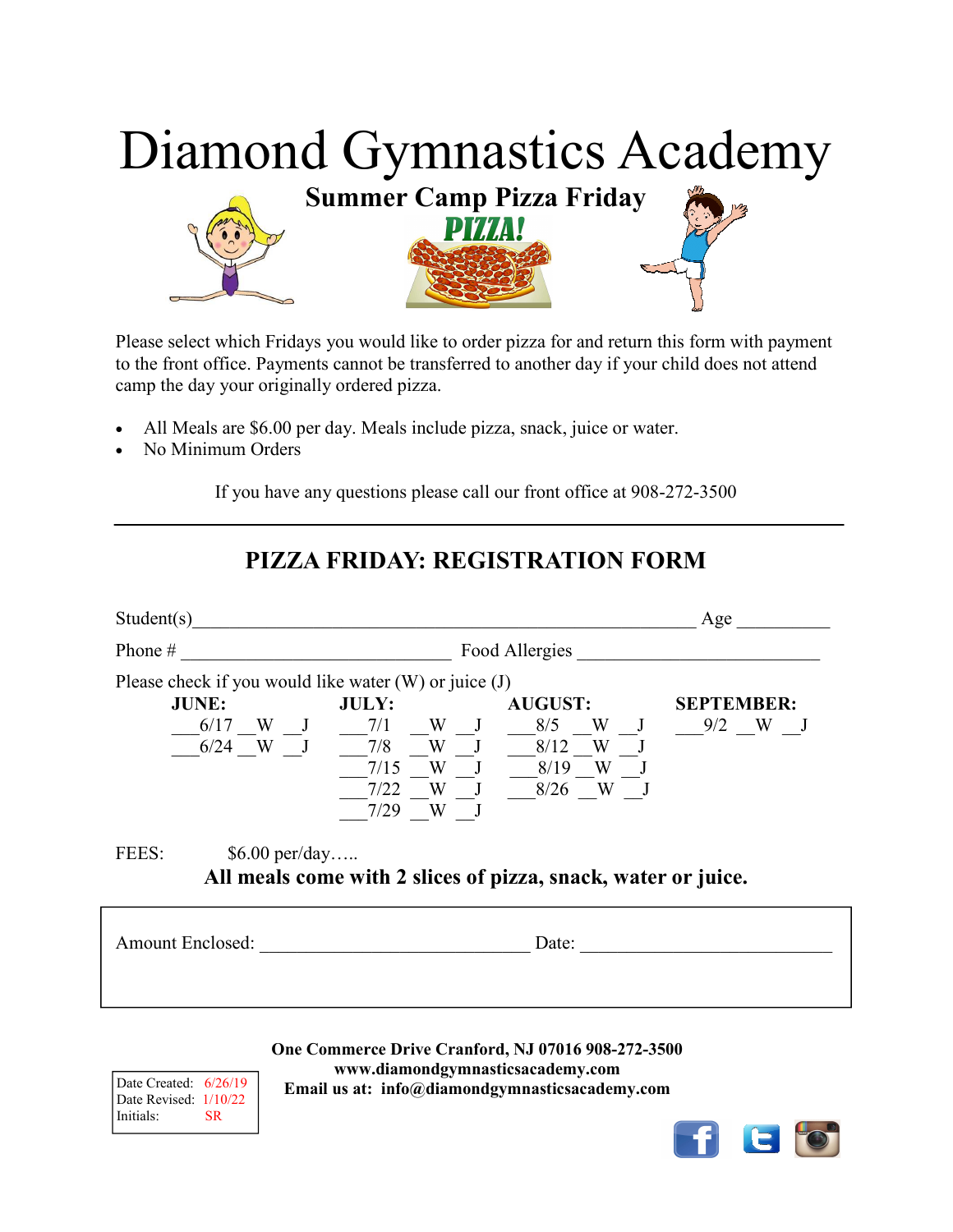## **DIAMOND GYMNASTICS ACADEMY Summer Camp: COVID-19 Policies**

- Students will be dropped off and picked up at the Gymnastics Door (Second awning from the entrance) for their COVID-19 screening. *Students will be dismissed to you once you pull up to the Gym door.*
- All students will be screened for fever and other COVID-19 symptoms prior to entry to the program/ facility each day. Children and staff with a fever in *excess of 100.4 degrees* Fahrenheit, or exhibiting other symptoms of COVID-19, *SHALL NOT BE ALLOWED* to enter the facility, nor with persons that have exposure to persons known to have COVID-19 during the preceding 14 days.
- Our centers will minimize group sizes. Groupings shall not exceed 10 children, and interactions between groups are not allowed. Staff shall be assigned to and remain with one group.
- Programs shall ensure that the spacing of groups within the facility allows for 10 feet of separation between groups at all times. Social Distancing strictly enforced.
- Close person to person contact (hugging, wrestling, games involving touching or tagging) shall be excluded and discouraged.
- Staff shall be required to wear cloth masks while working unless doing so would inhibit the individual's health. When feasible children shall wear face coverings within the facility.
- Center shall continue to teach and reinforce healthy hygiene practices to prevent the spread of COVID-19 when applicable.
- Visitors shall not be permitted to enter the center during operating hours, with the exception of emergency or law enforcement personnel in their official capacity. Waiting Room will be closed.
- There are NO Refunds/Credits for any missed days. These include but are not limited to any COVID related closures or time missed due to COVID related quarantines.

#### *ENHANCED CLEANING AND SANITATION PROCEDURES:*

- Centers/Staff shall increase the frequency of cleaning equipment, and surfaces, especially doorknobs, light switches, countertops, and restrooms. Centers shall clean, sanitize and disinfect frequently touched surfaces multiple times per day and shared objects between use.
- If groups of children are moving from one area to another in shifts, cleaning measures must be completed prior to the new group entering the area.
- On a daily basis, centers shall clean and then disinfect surfaces and objects that are touched often. This includes restrooms, water coolers, desks, countertops, doorknobs, computer keyboards, hands-on learning items, faucet handles and phones.
- Touchless Hand Sanitizers will be displayed used throughout gym for our students and staff to use.
- NO Shoes allowed in gym area. Staff will not be allowed to wear their outside shoes in gym area.

Air handlers will circulate fresh air into our facility and is serviced by Edison Heating and Cooling.

#### **By signing this document I have read/reviewed and understand the guidelines listed above.**

**Staff Signature:\_\_\_\_\_\_\_\_\_\_\_\_\_\_\_\_\_\_\_\_\_\_\_\_\_\_\_\_\_\_\_\_\_\_\_\_\_\_\_\_\_ Date: \_\_\_\_\_\_\_\_\_\_\_\_\_\_\_\_\_\_\_**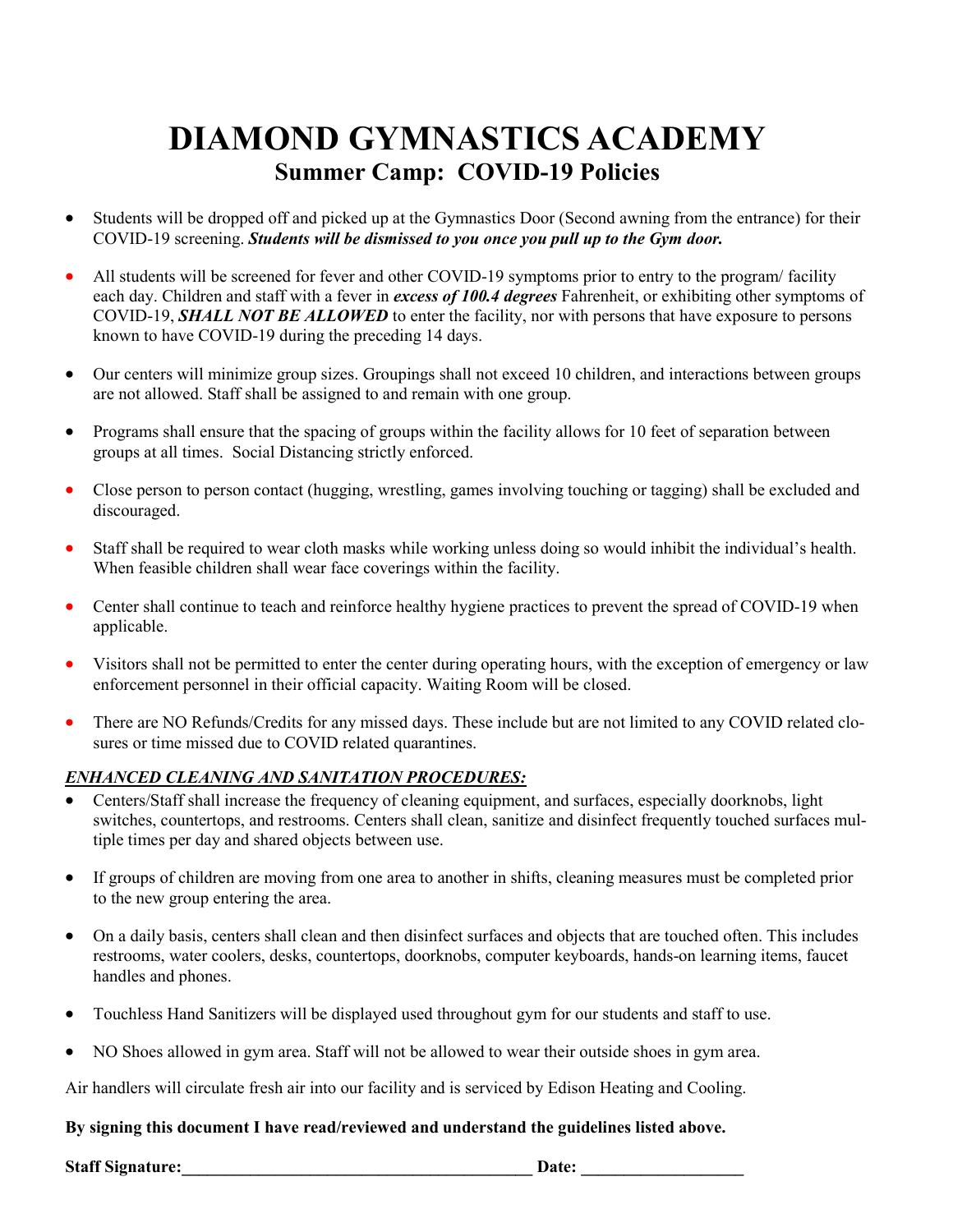**Diamond Gymnastics Academy Summer Camp 2022** 



## **Theme Weeks**

| Date                                                  | <b>Theme</b>       | <b>Special Event</b>                                                                                   |
|-------------------------------------------------------|--------------------|--------------------------------------------------------------------------------------------------------|
| June 13-June 17, 2022                                 | <b>Schools Out</b> | Fri. 6/17/22 Ice Cream Party                                                                           |
| June 20-June 24, 2022                                 | <b>Beach Week</b>  | 6/24– Luau Party & Water Play<br>(Bring Bathing Suit & Towel)                                          |
| June 27-July 1, 2022                                  | <b>Super Heros</b> | Fri. 7/1-Dodgeball Tournament<br><b>Wear your Super Hero Gear.</b>                                     |
| July 4-July 8, 2022                                   | Disney Week        | Wed., 7/6-BUBBLE SHOW<br>7/8/22 Disney Jeopardy<br>Dress like your favorite Disney Character/<br>Movie |
| July 11-July 15, 2022                                 | Sports Week        | 7/12/22 Mini Golf \$12.00 Fee<br>7/15/22 Wear your favorite Sports Jersey                              |
| July 18-July 22, 2022                                 | Science Week       | Wed., 7/20-MAD SCIENCE SHOW<br>Fri., 7/22-Water Play<br>(Bring a bathing Suit & Towel)                 |
| July 25-July 29, 2022                                 | Around the World   | Tues., 7/26-Cranford Theater<br>Fri., 7/29-DGA Olympics                                                |
| August 1-August 5, 2022                               | Hollywood Week     | Wed., 8/3- FUNNY MAGIC SHOW<br>Fri., 8/5-Friday Afternoon, Live!<br>Skit & Talent Show                 |
| <b>August 8-August 12, 2022</b>                       | Ocean Week         | Tue., 8/9/22 Mini Golf \$12.00 Fee<br>Fri., 8/12-Water Play<br>Bring a Bathing Suit & Towel            |
| August 15-August 19, 2022 Animal Week                 |                    | Wed., 8/17-SNAKES & SCALES SHOW<br>Fri., 8/19-Secret Garden                                            |
| August 22-August 26, 2022 Carnival Week               |                    | Tues., 8/23-Cranford Theater<br>Fri 8/26-DGA Carnival Games                                            |
| $\frac{2}{9}$ -Sept. 2, 2022 $\sim$ Health & Wellness |                    | Fri., 9/2-Water Play<br>Bring a Bathing Suit & Towel                                                   |

SUMMO